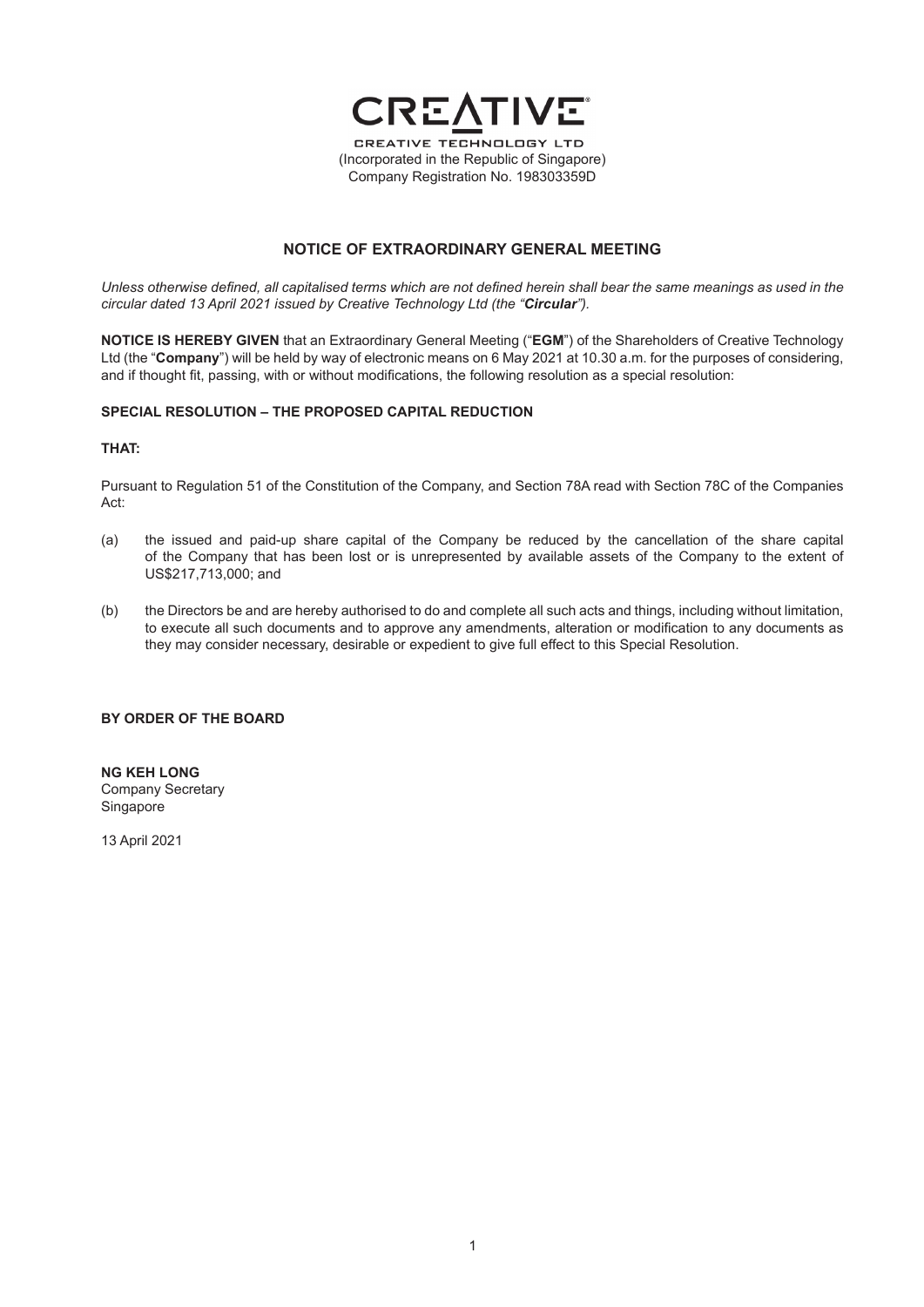# **Notes:**

- (1) The Extraordinary General Meeting ("**EGM**") is being convened, and will be held by electronic means pursuant to the COVID-19 (Temporary Measures) (Alternative Arrangements for Meetings for Companies, Variable Capital Companies, Business Trusts, Unit Trusts and Debenture Holders) Order 2020. This Notice will be sent to members by electronic means via publication on the Company's website at the URL https://sg.creative.com/corporate/investor/reports, and also available on the SGXNet at the URL http://www.sgx.com/securities/company-announcements.
- (2) Alternative arrangements relating to attendance at the EGM via electronic means (including arrangements by which the meeting can be electronically accessed via live audio-visual webcast or live audio-only stream), submission of questions to the Chairman of the Meeting in advance of the EGM, addressing substantial and relevant questions prior to the EGM and voting by appointing the Chairman of the Meeting as proxy at the EGM, are set out in the Company's announcement dated 13 April 2021. This announcement may be accessed at the Company's website at the URL https://sg.creative.com/corporate/investor/reports, and also available on the SGXNet at the URL http://www.sgx.com/securities/company-announcements.
- (3) Due to the current COVID-19 situation in Singapore, a member will not be able to attend the EGM in person. A member of the Company (whether individual or corporate) must appoint the Chairman of the Meeting as his/her/ its proxy to attend, speak and vote on his/her/its behalf at the EGM if such member wishes to exercise his/her/its voting rights at the EGM. The accompanying proxy form for the EGM may be accessed at the Company's website at the URL https://sg.creative.com/corporate/investor/reports, and will also be made available on the SGXNet at the URL https://www.sgx.com/securities/company-announcements.

Where a member (whether individual or corporate) appoints the Chairman of the Meeting as his/her/its proxy, he/ she/it must give specific instructions as to voting, or abstentions from voting, in respect of a resolution in the form of proxy, failing which the appointment of the Chairman of Meeting as proxy for that resolution will be treated as invalid.

CPFIS or SRS investors who hold Shares through CPF Agent Banks or SRS Operators and who wish to request their CPF Agent Banks or SRS Operators to appoint the Chairman of the Meeting as proxy in respect of the Shares held by such CPF Agent Banks or SRS Operators on their behalf should approach their respective CPF Agent Banks or SRS Operators to submit their votes by 5.00 p.m. on 26 April 2021.

- (4) The Chairman of the Meeting, as proxy, need not be a member of the Company.
- (5) The instrument appointing the Chairman of the Meeting as proxy must be under the hand of the appointor or of his attorney duly authorised in writing. Where the instrument appointing the Chairman of the Meeting as proxy is executed by a corporation, it must be executed under its common seal or signed on its behalf by an officer or attorney duly authorised in writing.
- (6) Where an instrument appointing a proxy is signed on behalf of the appointor by the attorney, the letter or power of attorney or a duly certified copy thereof must (failing previous registration with the Company) be lodged with the instrument of proxy, failing which the instrument may be treated as invalid.
- (7) The instrument appointing the Chairman of the Meeting as proxy must be submitted to the Company in the following manner:
	- (a) if submitted by post, be lodged at the office of the Company's Share Registrar, Boardroom Corporate & Advisory Services Pte. Ltd., 50 Raffles Place #32-01, Singapore Land Tower, Singapore 048623: or
	- (b) if submitted electronically, be submitted via email to the Company's Share Registrar at srs.teamd@boardroomlimited.com,

in either case, not less than seventy-two (72) hours before the time appointed for holding the EGM.

**Personal Data Privacy:** By submitting an instrument appointing the Chairman of the Meeting to attend, speak and vote at the EGM and/or any adjournment thereof, a member of the Company consents to the collection, use and disclosure of the member's personal data by the Company (or its agents or service providers) for the purpose of the processing, administration and analysis by the Company (or its agents or service providers) of the appointment of the Chairman of the Meeting as proxy for the EGM (including any adjournment thereof) and the preparation and compilation of the attendance lists, minutes and other documents relating to the EGM (including any adjournment thereof), and in order for the Company (or its agents or service providers) to comply with any applicable laws, listing rules, take-over rules, regulations and/or guidelines.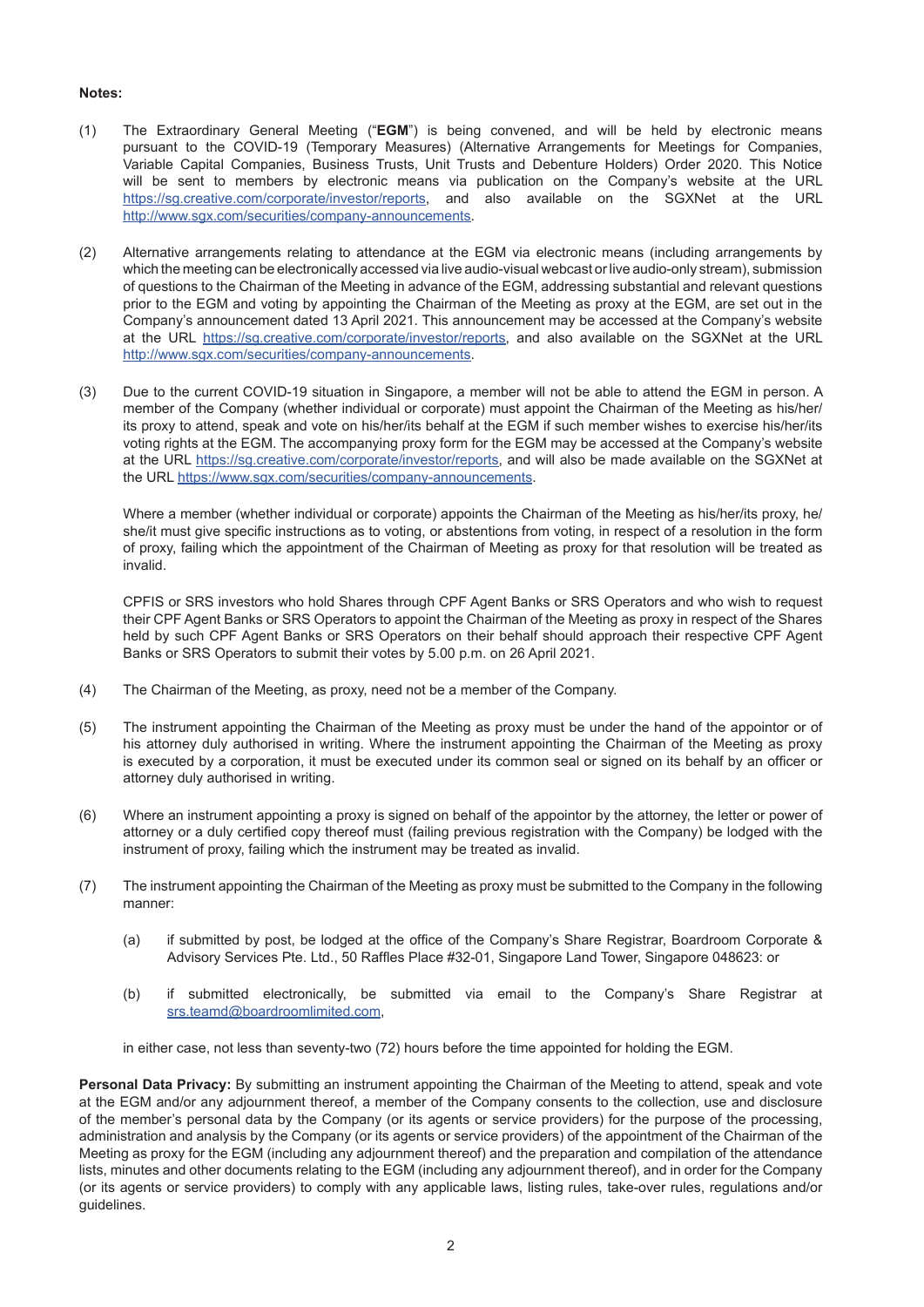# **CREA**

**CREATIVE TECHNOLOGY LTD** (Incorporated in the Republic of Singapore) Company Registration Number: 198303359D

# **EXTRAORDINARY GENERAL MEETING PROXY FORM**

## **IMPORTANT**

- 1. The Extraordinary General Meeting ("EGM") is being convened, and will be held, by electronic means pursuant to the COVID-19 (Temporary Measures) (Alternative Arrangements for Meetings for Companies, Variable Capital Companies, Business Trusts, Unit Trusts and Debenture Holders) Order 2020.
- 2. Alternative arrangements relating to attendance at the EGM via electronic means (including arrangements by which the meeting can be electronically accessed via live audio-visual webcast or live audio-only stream), submission of questions to the Chairman of the EGM in advance of the EGM, addressing substantial and relevant questions prior to the EGM and voting by appointing the Chairman of the EGM as proxy, are set out in the Company's announcement dated 13 April 2021 ("EGM Alternative Arrangements Announcement").
- 3. The EGM Alternative Arrangements Announcement, the Notice of EGM and this proxy form may be accessed at the Company's website at the URL https://sg.creative.com/corporate/investor/reports, and are also available on the SGXNET at the URL http://www.sgx.com/securities/company-announcements.
- 4. **Due to the current COVID-19 situation in Singapore, a member will not be able to attend the EGM in person. A member (whether individual or corporate) must appoint the Chairman of the EGM as his/her/its proxy to attend, speak and vote on his/her/its behalf at the EGM if such member wishes to exercise his/her/its voting rights at the EGM.**
- 5. **Please read the notes overleaf which contain instructions on, inter alia, the appointment of the Chairman of the EGM as a member's proxy to attend, speak and vote on his/her/its behalf at the EGM.**
- 6. CPFIS or SRS investors who hold Shares through CPF Agent Banks or SRS Operators and who wish to request their CPF Agent Banks or SRS Operators to appoint the Chairman of the Meeting as proxy in respect of the Shares held by such CPF Agent Banks or SRS Operators on their behalf should approach their respective CPF Agent Banks or SRS Operators to submit their votes by 5.00 p.m. on 26 April 2021.

## **Personal Data Privacy**

By submitting an instrument appointing a proxy(ies) and/or representative(s), the member of the Company accepts and agrees to the personal data privacy terms set out in the Notice of the EGM dated 13 April 2021.

I/We

 $of$   $\overline{\phantom{0}}$ 

being a member/members of Creative Technology Ltd. (the "**Company**") hereby appoint the Chairman of the Extraordinary General Meeting ("**EGM**"), as my/our proxy to attend, speak and vote for me/us on my/our behalf, at the EGM of the Company to be convened and held by way of electronic means on 6 May 2021 at 10.30 a.m. (Singapore time) and at any adjournment thereof.

I/We have indicated with an "X" against the Resolutions set out in the Notice of EGM and summarised below how I/we wish the Chairman of the EGM to vote for or against or to abstain.

|                                | <b>BY POLL</b> |                 |                 |
|--------------------------------|----------------|-----------------|-----------------|
| <b>SPECIAL RESOLUTION</b>      | FOR*           | <b>AGAINST*</b> | <b>ABSTAIN*</b> |
| The Proposed Capital Reduction |                |                 |                 |

\*If you wish the Chairman of the EGM as your proxy to cast all your votes "For" or "Against" a resolution, please tick with "X" in the "For" or "Against" box in respect of that resolution. Alternatively, please indicate the number of votes "For" or "Against" in the "For" or "Against" box in respect of that resolution. If you wish the Chairman of the EGM as your proxy to "Abstain" from voting on a resolution, please tick with "X" in the "Abstain" box in respect of that resolution. Alternatively, please insert the relevant number of shares in the "Abstain" box provided in respect of that resolution. In the absence of specific directions in respect of a resolution, the appointment of the Chairman of the EGM as your proxy for that resolution will be treated as invalid.

Dated this \_\_\_\_\_\_\_\_\_\_\_\_\_\_day of \_\_\_\_\_\_\_\_\_\_\_\_\_\_\_\_\_\_2021

**Total Number of Shares (see Note 1)**

Signature(s) of Member(s) or Common Seal

**IMPORTANT: PLEASE READ NOTES OVERLEAF**